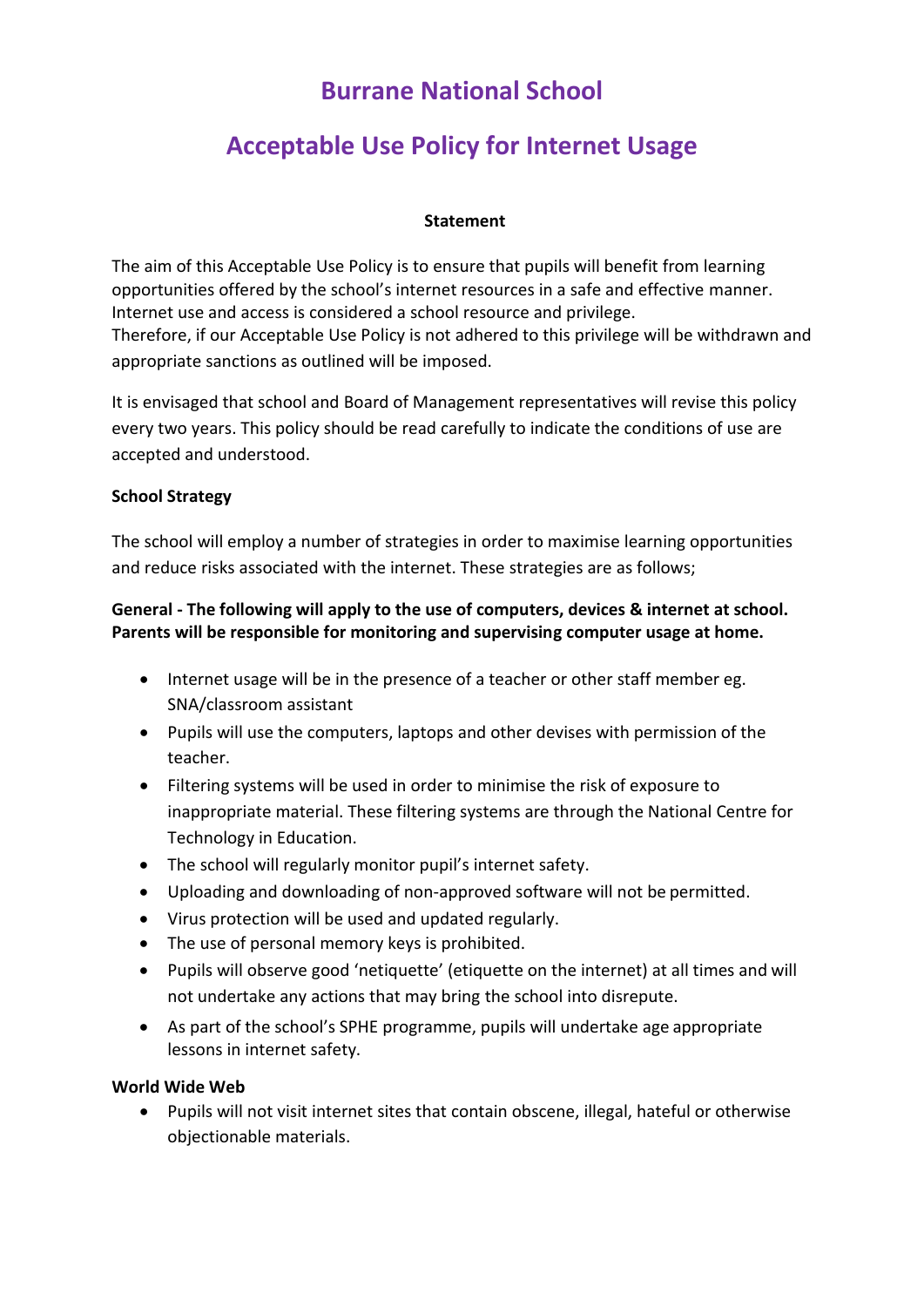- Pupils will use the internet for educational purposes only.
- Pupils will be made familiar with copyright issues related to online learning.
- Pupils will never disclose or publicise personal information.
- Pupils will be made aware that any usage, including distributing or receiving information, may be monitored for unusual activity, security or networking management reasons.

### **School Staff**

- School staff may not use the internet for personal use during school hours, with the exception of break times.
- School staff is strictly forbidden to access inappropriate material on the internet at any time.

## **E-Mail**

- Classes may use approved class e-mail accounts under the supervision and with the permission of the teacher.
- Pupils will not send or receive material that is illegal, obscene and defamatory or that is intended to hurt or intimidate another person.
- Pupils will not reveal their own or another pupil's personal data such as addresses, telephone numbers, pictures or information relating to the school.
- Pupils will never arrange a face-to-face meeting with someone they have met on the internet.
- Pupils will not send or receive e-mail attachments without the permission of the teacher.

## **Internet Chat**

- Pupils will only have access to discussion forums or other electronic communication forums such as zoom, which have been approved by the school.
- Any electronic communication forums will only be used for education purposes and will be supervised.
- Face-to-face meetings with someone organised via the internet isforbidden.

## **School Website**

The website's primary aim is to improve the communication flow between teachers, parents, students, Board of Management and other interested bodies as appropriate.

Website Content Policy: The website will include current information on items such as the following:

- School information
- Board of Management Information
- Parents' Association information / fundraisers
- School policies
- Extra-curricular information
- Academic, musical, theatrical, etc.
- Academic calendar
- Sporting calendar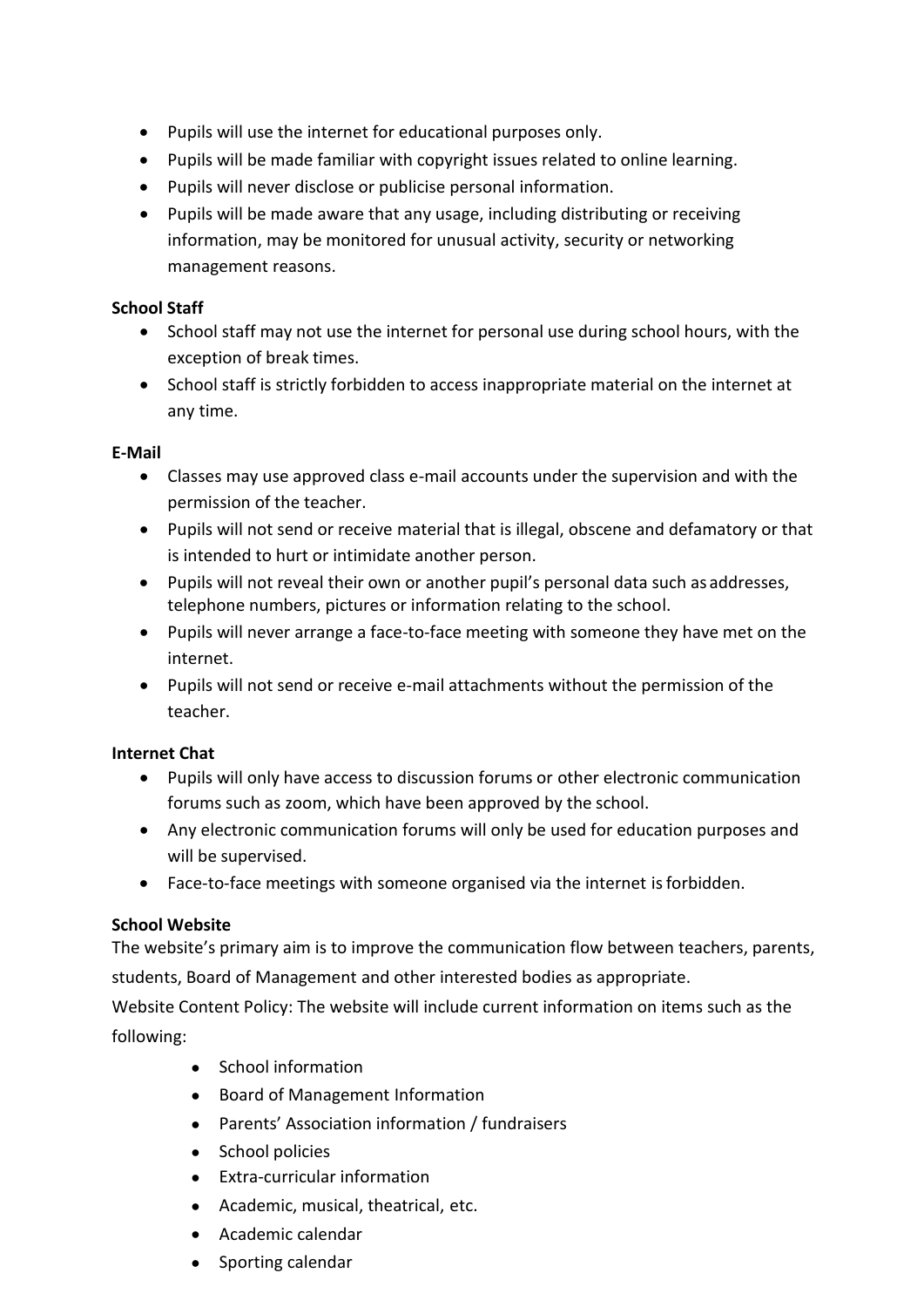- Student Achievements
- Picture gallery
- Holy Communion / Confirmation

Pupils content on website:

- Pupils will be given the opportunity to publish approved projects, artwork orschool work on the school's website.
- The publication of student work and photographs will be co-ordinated by teachers and uploaded by the principal teacher or deputy principal.
- Pupils' work, activities and pictures will appear in an educational context on the school's website.
- Photographs, audio and video clips will appear in an educational context.
- Personal pupil information including pupils' names, addresses and contact details will not be published on the school website.
- Pupils will continue to own the copyright on any work published.

## **Educational Apps and websites**

Students may access online resources that collect and store data, monitor progress and allow teachers to provide feedback. Such websites and applications may also be used for possible distance learning in the event that Burrane N.S. is closed for an unexpected length of time or in a public health emergency. (See Covid - 19 Distance Learning Acceptable Use Plan)

Applications may include

- o readtheory.org
- o khanacademy.org
- o typing.com
- o spellingcity.com
- o quizlet.com
- o matific.com
- o irishhomework.ie

### **Personal Devices**

Personal devices are not allowed in school, unless for authorised reasons as per the mobile phone policy. The unauthorized taking of images still or moving and recording of audio is prohibited on all school devices and is in direct breach of the school's acceptable use policy.

### **Google Forms**

- Google Forms are designed for simple surveys. The school may use Google Forms to carry out simple surveys via email or by using the school website. When using Google Forms for any purpose, the following aspects are important
	- o Seek approval of Principal before circulating a Google form